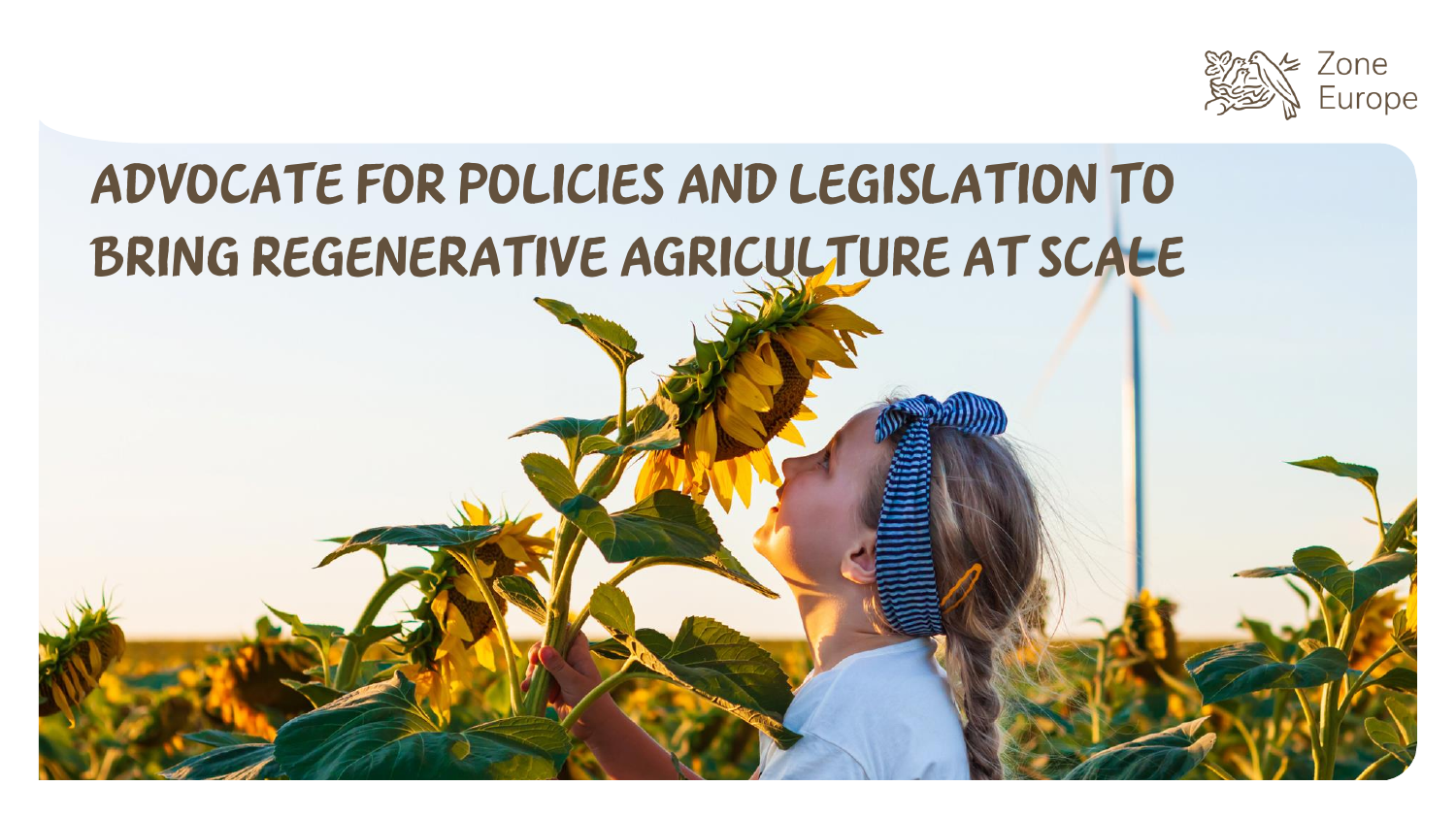# **Soil health – protecting, sustainably managing and restoring EU soils**



**Sets out a framework for the protection, restoration and sustainable use of soils by 2050, in synergy with the Green Deal**

### DIRECTIVE

**EC announces a new Soil Health Law by Q2 2023 to ensure a level playing field and a high level of environmental and health protection, to achieve the objectives the "EU Soil [Strategy](https://ec.europa.eu/environment/publications/eu-soil-strategy-2030_fr) for 2030".**

## AMBITION KEY ADVOCACY ACTIONS

- **December 2021** : Contribution to the **public consultation** on the strategy via FDE
- **March 2022** : Participation in the **call for evidence** via a [FoodDrinkEurope](https://ec.europa.eu/info/law/better-regulation/have-your-say/initiatives/13350-Soil-health-protecting-sustainably-managing-and-restoring-EU-soils/details/F2927720_en) feedback on Soil Health KPIs (Sustainable Agriculture Initiative also participated)
- **Q2 2022** : Participation in the **public consultation** (questionnaire) via FoodDrinkEurope)